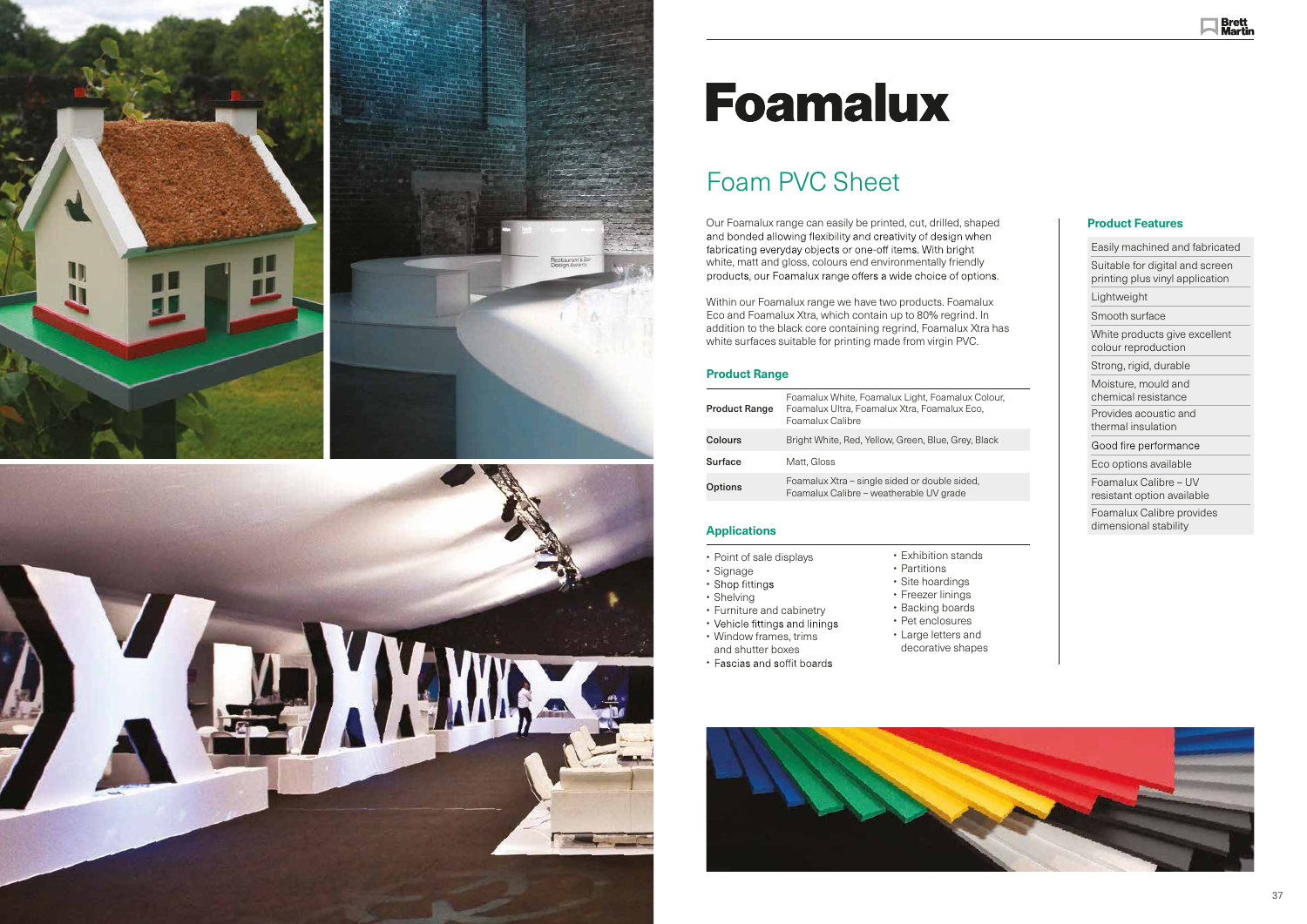## Product Options & Properties

### **Foamalux**

White

| Sheet Size (mm) | Thickness (mm)                          |  |  |
|-----------------|-----------------------------------------|--|--|
| 1220 x 2440     | 1, 2, 3, 4, 5, 6, 8, 10, 13, 19<br>& 24 |  |  |
| 1560 x 3050     | 2, 3, 5, 10, 15 & 19                    |  |  |
| 2050 x 3050     | 1, 2, 3, 4, 5, 6, 8, 8, 10              |  |  |

| Sheet Size (mm) | Thickness (mm)        |
|-----------------|-----------------------|
| 1220 x 2440     | 2, 3, 4, 5, 6, 8 & 10 |
| 1560 x 3050     | 2, 3, 5, 8, 10        |
| 2050 x 3050     | 2, 3, 4, 5, 6, 8 & 10 |

| Sheet Size (mm) | Thickness (mm) |
|-----------------|----------------|
| 1220 x 2440     | 385            |
| 2050 x 3050     | 385            |

**Sheet Size (mm) Thickness (mm)**

1220 x 2440 3 & 5

#### **Foamalux** Xtra

| <b>Sheet Size</b><br>(mm) | Single<br>Sided (S1)<br>Thickness (mm) (mm) | Double Sided<br>(S1) Thickness |  |
|---------------------------|---------------------------------------------|--------------------------------|--|
| 1220 x 2440               | 3, 586                                      | 10                             |  |
| 1560 x 3050               |                                             | 10                             |  |
| 1560 x 3050               |                                             | 10                             |  |

| <b>Property</b>            | <b>Standard</b>          | Value          | <b>Units</b>      |
|----------------------------|--------------------------|----------------|-------------------|
| Density                    | $\overline{\phantom{a}}$ | $0.45 - 0.55$  | q/cm <sup>3</sup> |
| Moisture Absorption        | ISO 62                   | < 0.25         | % by weight       |
| Shore Hardness             | <b>ISO 868</b>           | >30            |                   |
| <b>Tensile Strength</b>    | <b>ISO 527</b>           | 15             | <b>MPa</b>        |
| Flexural Modulus           | <b>ISO 178</b>           | 900-1100       | <b>MPa</b>        |
| Impact Resistance (Charpy) | ISO 179-1/1eU            | 10             | kJ/m <sup>2</sup> |
| <b>Thermal Expansion</b>   | ISO 11359-2              | 0.068          | $mm/m^{\circ}C$   |
| Service Temperature        |                          | $-20$ to $+60$ | °C                |

#### **Foamalux** Colour

| <b>Property</b>            | <b>Standard</b> | Value          | <b>Units</b>      |
|----------------------------|-----------------|----------------|-------------------|
| Density                    | ۰               | $0.55 - 0.75$  | q/cm <sup>3</sup> |
| Moisture Absorption        | ISO 62          | < 0.25         | % by weight       |
| Shore Hardness             | <b>ISO 868</b>  | >30            |                   |
| <b>Tensile Strength</b>    | <b>ISO 527</b>  | 15             | <b>MPa</b>        |
| Flexural Modulus           | <b>ISO 178</b>  | 1100-1300      | <b>MPa</b>        |
| Impact Resistance (Charpy) | ISO 179-1/1eU   | 11             | kJ/m <sup>2</sup> |
| <b>Thermal Expansion</b>   | ISO 11359-2     | 0.068          | $mm/m^{\circ}C$   |
| Service Temperature        | -               | $-20$ to $+60$ | °С                |

#### **Foamalux** Light

| <b>Property</b>            | <b>Standard</b> | Value          | <b>Units</b>      |
|----------------------------|-----------------|----------------|-------------------|
| Density                    | -               | 0.50           | q/cm <sup>3</sup> |
| Moisture Absorption        | ISO 62          | < 0.25         | % by weight       |
| Shore Hardness             | <b>ISO 868</b>  | >30            |                   |
| <b>Tensile Strength</b>    | <b>ISO 527</b>  | 15             | <b>MPa</b>        |
| Flexural Modulus           | <b>ISO 178</b>  | 900-1100       | <b>MPa</b>        |
| Impact Resistance (Charpy) | ISO 179-1/1eU   | 14             | kJ/m <sup>2</sup> |
| Thermal Expansion          | ISO 11359-2     | 0.068          | $mm/m^{\circ}C$   |
| Service Temperature        |                 | $-20$ to $+60$ | °C                |

#### **Foamalux** Ultra

| <b>Property</b>            | <b>Standard</b> | Value          | <b>Units</b>      | Sheet Size (mm) | Thickness (mm) |  |
|----------------------------|-----------------|----------------|-------------------|-----------------|----------------|--|
| Density                    |                 | $0.50 - 0.60$  | q/cm <sup>3</sup> | 1220 x 2440     | 3, 5 & 10      |  |
| Moisture Absorption        | <b>ISO 62</b>   | < 0.25         | % by weight       | 2050 x 3050     | 3, 5 & 10      |  |
| Shore Hardness             | <b>ISO 868</b>  | >30            |                   |                 |                |  |
| Tensile Strength           | <b>ISO 527</b>  | 15             | <b>MPa</b>        |                 |                |  |
| Flexural Modulus           | <b>ISO 178</b>  | 900-1100       | <b>MPa</b>        |                 |                |  |
| Impact Resistance (Charpy) | ISO 179-1/1eU   | 12             | kJ/m <sup>2</sup> |                 |                |  |
| <b>Thermal Expansion</b>   | ISO 11359-2     | 0.068          | $mm/m^{\circ}C$   |                 |                |  |
| Service Temperature        |                 | $-20$ to $+60$ | °С                |                 |                |  |

#### **Foamalux** Calibre

| ------              |                          |                |                   |                 |                 |  |
|---------------------|--------------------------|----------------|-------------------|-----------------|-----------------|--|
| <b>Property</b>     | <b>Standard</b>          | Value          | <b>Units</b>      | Sheet Size (mm) | Thickness (mm)  |  |
| Density             | $\overline{\phantom{a}}$ | 0.5            | q/cm <sup>3</sup> | 1220 x 2440     | 10, 19, 24 & 30 |  |
| Shore Hardness      | <b>ISO 868</b>           | >40            |                   | 1220 x 3050     | 10, 19, 24 & 30 |  |
| Thermal Expansion   | ISO 11359-2              | 0.068          | $mm/m^{\circ}C$   |                 |                 |  |
| Service Temperature | -                        | $-20$ to $+60$ | °С                |                 |                 |  |
| Moisture Absorption | <b>ISO 62</b>            | $<$ 2          | % by weight       |                 |                 |  |
| Screw Pull          | ASTM D1761-20            | 65             | N/mm              |                 |                 |  |

| <b>Property</b>            | <b>Standard</b> | Value          | <b>Units</b>      |
|----------------------------|-----------------|----------------|-------------------|
| Density                    | -               | $0.60 - 0.80$  | q/cm <sup>3</sup> |
| Moisture Absorption        | ISO 62          | < 0.25         | % by weight       |
| Shore Hardness             | <b>ISO 868</b>  | >50            | ٠                 |
| <b>Tensile Strength</b>    | <b>ISO 527</b>  | 25             | <b>MPa</b>        |
| Flexural Modulus           | <b>ISO 178</b>  | 1600-1800      | <b>MPa</b>        |
| Impact Resistance (Charpy) | ISO 179-1/1eU   | 14             | kJ/m <sup>2</sup> |
| <b>Thermal Expansion</b>   | ISO 11359-2     | 0.068          | $mm/m^{\circ}C$   |
| Service Temperature        |                 | $-20$ to $+60$ | °C                |

| <b>Property</b>            | <b>Standard</b> | Value          | <b>Units</b>      |
|----------------------------|-----------------|----------------|-------------------|
| Density                    |                 | $0.55 - 0.65$  | q/cm <sup>3</sup> |
| Moisture Absorption        | ISO 62          | < 0.25         | % by weight       |
| Shore Hardness             | <b>ISO 868</b>  | >30            |                   |
| <b>Tensile Strength</b>    | <b>ISO 527</b>  | 17             | <b>MPa</b>        |
| Flexural Modulus           | <b>ISO 178</b>  | 1000-1200      | <b>MPa</b>        |
| Impact Resistance (Charpy) | ISO 179-1/1eU   | 12             | kJ/m <sup>2</sup> |
| <b>Thermal Expansion</b>   | ISO 11359-2     | 0.068          | $mm/m^{\circ}C$   |
| Service Temperature        |                 | $-20$ to $+60$ | °С                |
|                            |                 |                |                   |

#### **Foamalux** Eco

#### **Processing**



- Engraving
- Drilling
- Thermoforming
- Welding
- Cold curving
- Laminating
- Bonding